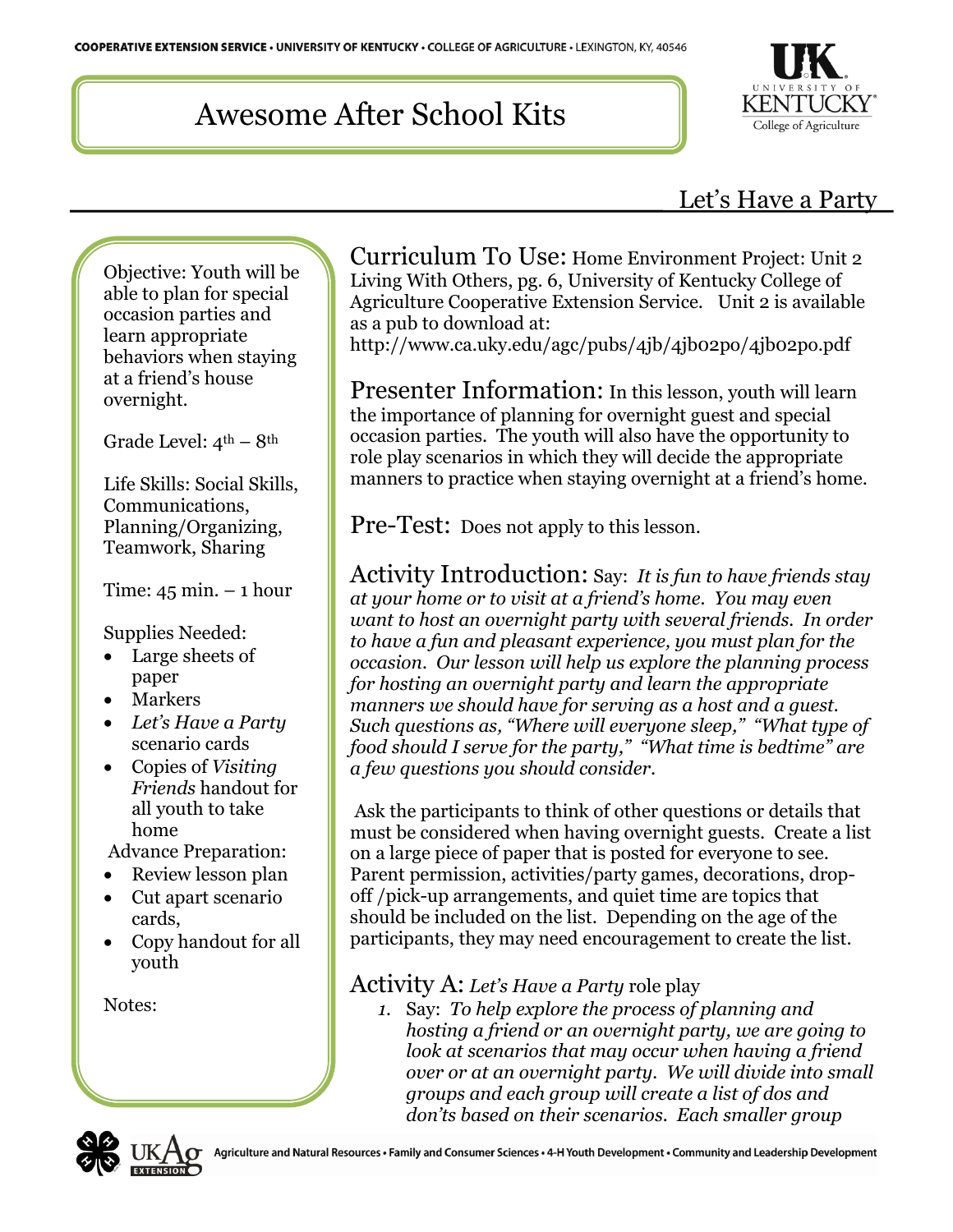## Awesome After School Kits



*will then be asked to share their scenario and describe if the host and the guest handled the situation in the appropriate way.*

Optional method: Have the groups develop a short skit to demonstrate the scenarios

- 2. Divide the group into smaller groups with 3-4 participants. Give each group a scenario card, large sheet of paper and marker.
- 3. Allow each group a few minutes to review the scenario and develop the dos and don'ts list or develop a short skit.
- 4. Have each group share their scenario and describe what was done wrong and/or what was done right.

Skit option – have each group to perform their skit. Ask a volunteer from the observing group to describe the situation and tell if the situation was handled in an appropriate manner. If not, allow the performing group to tell what should have happened differently.

5. Listen to the ideas and guide them to the appropriate response based on the recommendations on the hosting overnight guest handout.

### Talk It Over: Wrapping up the Party

Sharing –Ask for one or more volunteers to share something new or interesting they learned relating to the lesson today.

Processing -What was the most helpful or important thing you learned today? What was the least helpful/or important thing you learned today?

Generalizing –In what other situations could you apply the tips for "hosting a guest" you learned today.

Applying – What are you going to do different the next time you have a friend over or you go to a friend's home?

Post-Test: Does not apply to this lesson*.*

### Extended Learning: Be Creative!

Arts option-Create a *best friends* scrape booking page and include pictures, a favorites list, and other items to highlight your friendships. A *best friend's* photo frame to display a picture from your party or a special time spent with friends.

Foods option– Prepare a snack for your next party by baking the Colossal Cookies (pg. 34) or Homemade Brownies (pg. 22) in the Fantastic Foods, Six Easy Bites 4-H project book.